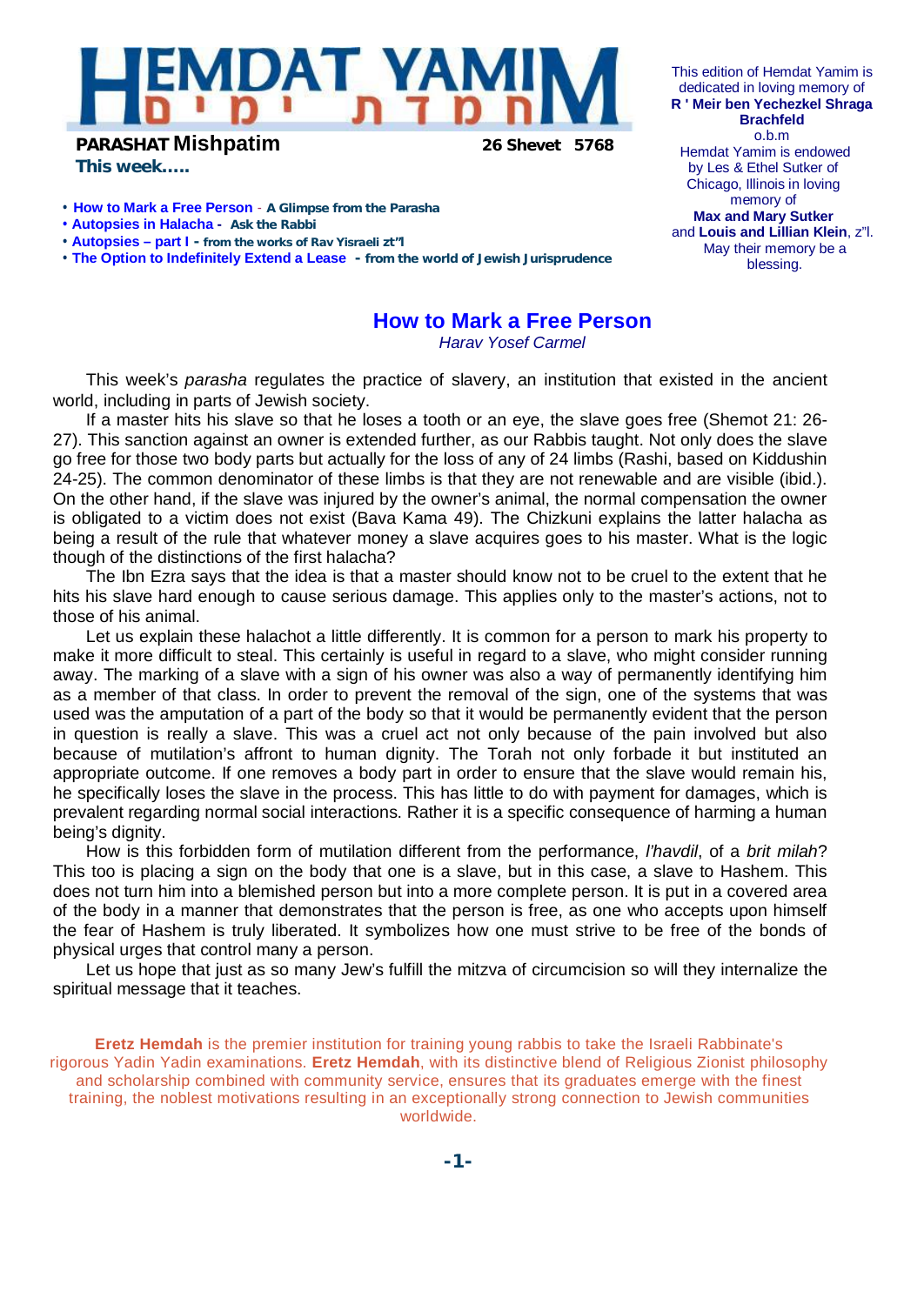

**Question:** Please give me Talmudic and halachic sources on autopsy along with your opinion. **Answer:** There is more literature on the topic and more variations of cases than we can deal with in this forum. For further source material and background, see Encyclopedia Hilchatit Refu'it (Steinberg) on *Nituach Hamet*.

A few Talmudic sources indicate that it is generally forbidden to perform autopsies yet may leave the door open for some forms of investigating the deceased's body in certain cases. The g*emara* (Bava Batra 154a-b) discusses an adolescent who sold inherited property and died, and a dispute arose as to whether he had the physical signs of maturity necessary to make the sale binding. The *gemara* says that the body check is *nivul* (degrading) and his relatives were forbidden to carry it out, but it might be justified for the buyers, whose purchase was challenged, to have it done. The *gemara* (Chulin 11b) in discussing whether we can rely on probabilities, discusses the fact that we kill a murderer even though it is conceivable that the victim previously was a *treifa* (had a mortal physical flaw). The *gemara* suggests that we would be able to check the corpse to save the murderer despite the *nivul* involved. A final source is a *gemara* in Arachin (7a) that when a woman dies in advanced labor, a post-mortem cesarean may be done to extract the baby.

Besides the problem of *nivul*, there are also Torah-level issues of pushing off burial or not burying (parts of) the body, but we leave those issues to other forums. (See Rav Yisraeli's thoughts in Amud Hay'mini, *siman* 34. [*We have begun a series on it in this week's Moreshet Shaul*.])

Almost all agree that an autopsy may be performed if needed for *pikuach nefesh* (to save a life). However, it is questionable what constitutes *pikuach nefesh*, something that both *poskim* and the general medical ethics community have debated. The first responsum on the topic, the Noda B'Yehuda (II, Yoreh Deah 210), deals with doing an autopsy to learn from possible mistakes made during an operation to prevent their repeat in the future. He says that this is permitted if there is a sick person before us who can benefit from the information. A general hope that the information might someday be useful is insufficient. The Chazon Ish (Yoreh Deah 208:7) stresses the element of the chances the information will save lives in the short-term, as if one considers any theoretical future need as *pikuach nefesh*, countless perceived needs would regularly push off Shabbat.

Other justifications of autopsies are controversial from a fundamental perspective. The aforementioned *gemara* in Bava Batra implies that one can cause some level of *nivul* in order to safeguard the monetary rights of non-relatives of the deceased. The Tzitz Eliezer (XIV, 83) uses this idea to allow a hospital that lent a costly pacemaker to a patient to posthumously cut his skin and remove it. However, this would be possible only because the deceased may have had an unfulfilled obligation (Binyan Tziyon 170). It may also be crucial if the deceased agreed in his lifetime to allow himself to be disgraced after death for a certain reason (ibid.). Consequently some rule that if the deceased acquired life insurance that will be paid only if an autopsy is performed, this can be done (see discussion in Encyclopedia Hilchatit Refu'it (Hebrew) vol. V, p. 623). Finding information for criminal investigations is another issue which is not clear-cut and depends on the case's particulars (see ibid. p. 629)

We have not discussed all the issues or given clear practical guidelines. The general rule is that religious Jews do not allow autopsies and when a specific issue arises, "rabbis with broad shoulders" should be consulted. We do not want this abbreviated survey to change that reality.

 *"Living the Halachic Process" - We proudly announce the publication of our first book in English. "Living the Halachic Proces" a selection of answers to questions from our Ask the Rabbi project. A companion CD containing source sheets for the questions is also available. In honor of the book's debut we offer it at the special rate of \$20 (instead of \$25). Contact us at [info@eretzhemdah.org](mailto:info@eretzhemdah.org)*

Have a question?..... e-mail us at **[info@eretzhemdah.org](mailto:info@eretzhemdah.org)**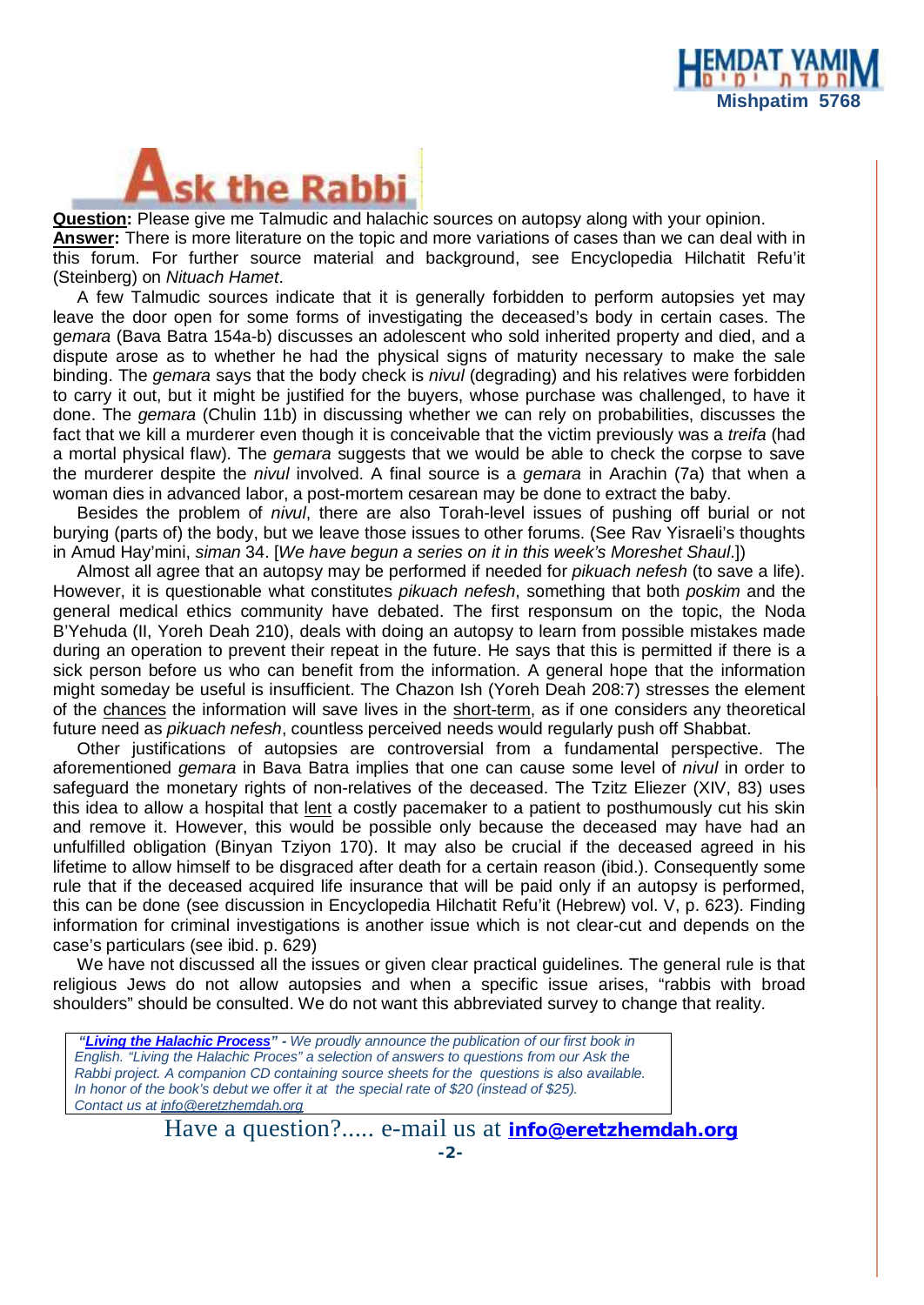

## eshet Shaul

(from the works of Hagaon Harav Shaul Yisraeli zt"l)

## **Autopsies – part I**

(condensed from Amud Hay'mimi, *siman* 34)

[There are three issues that need to be discussed in regard to the permissibility of autopsies: halanat hamet (delaying a *burial); leaving certain body parts out of burial;* nivul hamet *(disgracing the deceased). We will start with* halanat hamet*.*]

The *gemara* (Sanhedrin 46b) was unsure if we should follow one's instructions not to bury him after his death. The Rambam (Avel 12:1) rules not to listen because of the *mitzva* of "you shall certainly bury him." Therefore, one's agreement to "donate his body to science" in a manner that he will never be buried is invalid unless there was a need of *pikuach nefesh* (to save a life), a topic we will not discuss in this treatment. We just note that it is rare for there to be a real need to use the body for *pikuach nefesh* on an ongoing manner that precludes eventual burial.

The question is whether one can give his permission to delay his burial for a few days, thereby impinging on the prohibition of *halanat hamet* (see Sanhedrin 46b; Rambam, Sanhedrin 15:8; Shulchan Aruch, Yoreh Deah 357:1). We have not found explicitly in the Talmud that the deceased's permission does not work in regard to delay. To the contrary, one may delay burial for the deceased's honor (*gemara* and Rambam, ibid.). However, that is not a proof, because since *halanat hamet* is a problem of disgrace, there is no issue when it is for his honor, but it is likely to apply when there is disgrace that the deceased agreed to allow. Even regarding burial, Tosafot (Sanhedrin 46b) says that if it were only a matter of his own disgrace, we would follow the deceased's request, and the problem is the disgrace of the family.

At first glance, the *gemara* equates between no burial and *halanat hamet*. [While skipping much of the textual analysis], the Rambam seems to distinguish between the two. Regarding *halanat hamet*, the main prohibition applies to one who was executed and is hanging from a tree, whereas the *mitzva* to bury him applies in any case. Regarding regular people, *halanat hamet* applies in any case. It is likely that regarding the executed, only the problem of disgracing Hashem exists, whereas regarding other people there is also a problem of any type of disgrace, including to the deceased himself. Actually the fact that the *gemara* discusses regarding burial disgrace to the family implies that non-burial is not a problem of disgracing Hashem.

It seems [again, omitting the textual analysis] that Tosafot holds that the disgrace involved in non-burial is predicated on the fact that there is a *mitzva* to bury, in which case to refrain from doing so is a disgraceful change from protocol. It is indeed not clear to the *gemara* whether the general law of burial is because of atonement or because of disgrace, but after it exists, unusual *halanat hamet* is certainly a matter of disgracing the deceased. If so, while one may not refuse to forgo burial, he can allow *halanat hamet*, which applies to him.

Based on an inference made by the Ohr Sameiach, we should distinguish between two levels of urgency to bury. The Torah talks about burying "on that day" (Devarim 21:23), apparently both in regard to the *mitzva* to bury and the *aveira* to leave unburied. However, when the burial was already delayed for the deceased's honor, the explicit *mitzva* no longer applies, but he still must be buried when appropriate. We may claim that the inability to refuse burial applies only to long-term non-burial, which is a general matter. In contrast, the *mitzva* that normally mandates burial to be done immediately would be governed by the same rule as the prohibition to delay, which is up to the honor of the deceased and may be waived. However, the language of the Rambam does not seem to indicate this to be the case. Rather, he says that all elements of improperly refraining from burial are governed by the rule that the deceased's instructions do not remove the obligations.

**Mishpatey Shaul–** A new edition containing unpublished rulings by our late mentor, Maran Hagaon HaRav Shaul Yisraeli zt"l, in his capacity as dayan at the Supreme Rabbinical Court in Jerusalem. The book includes halachic discourse with some of the greatest poskim of our generation. The special price in honor of the new publication is \$15 (instead of the regular \$20).

## **Responsa B'mareh Habazak***, Volumes I, II, III, IV, V and VI:*

Answers to questions from Diaspora rabbis. The questions give expression to the unique situation that Jewish communities around the world are presently undergoing. The answers deal with a developing modern world in the way of "deracheha, darchei noam". The books deal with the four sections of the Shulchan Aruch, while aiming to also take into consideration the "fifth section" which makes the Torah a "Torah of life." (Shipping according to the destination)**Special Price:** 6 volumes of Responsa Bemareh Habazak - \$60 (instead of \$86)